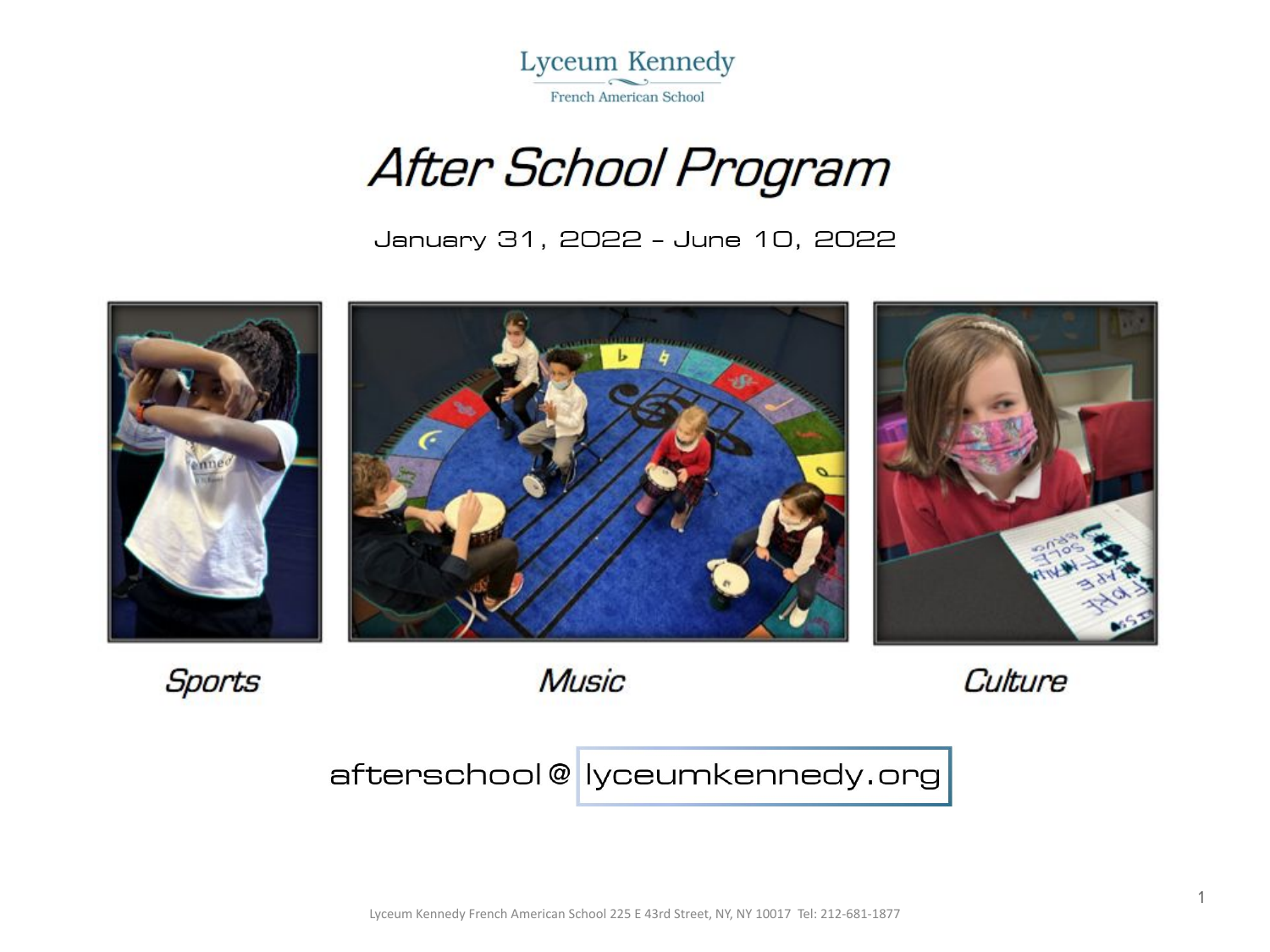

#### **OUR GOALS**

Lyceum Kennedy French American School's After School Program is offered to students from Nursery to 5th grade. We strive to provide your children with a safe, supervised environment that increases school and community connectedness, academic achievement, physical activity, and social skills. These organized group activities give students a chance to socialize with other students, strengthen friendships and make new ones while learning. Our teachers and activity vendors are very experienced and knowledgeable. We provide a well-rounded curriculum that is designed to challenge and entertain your children while helping them realize their full potential. Homework help is provided each afternoon from Monday through Friday.

#### **GENERAL INFORMATION**

Please review each activity's description details (such as grade, fee, teacher and schedule). Fees are set up for the entire semester. **Please note that all activities are subject to cancellation if the minimum number of students enrolled is not reached**. If an instructor is absent during the semester, your child will be assigned to After School Care or Homework Help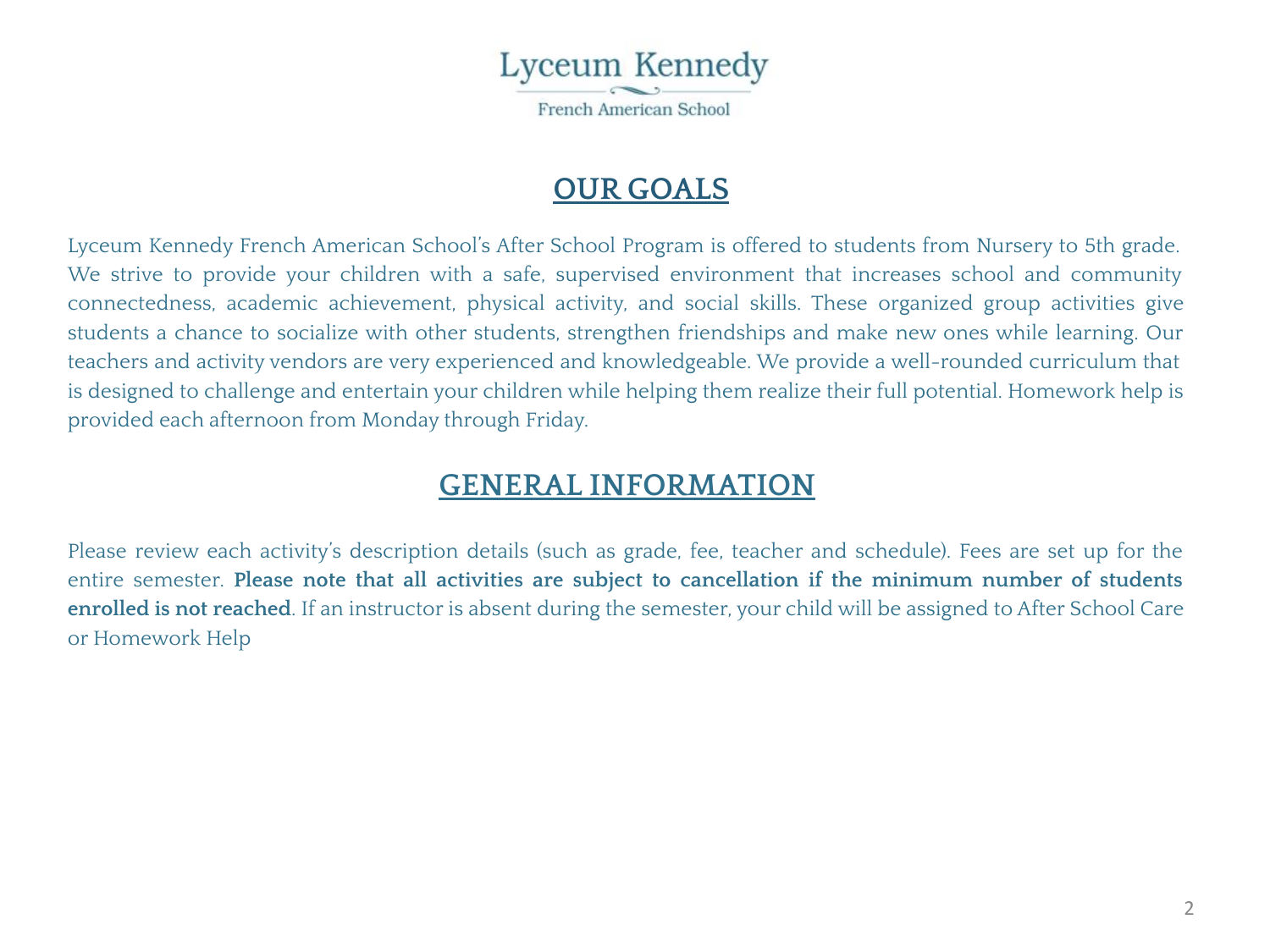

### REGISTRATION INFORMATION

TO REGISTER:

- 1) You will be able to register for the Lyceum Kennedy After School Program from **Friday, January 7th 2022 at 2:00 pm** until **Friday, January 17th, 2022 at 5:00 pm**.
- 2) Payment(s) must be made through Lyceum Kennedy French American School's account receivable staff (Mr. André Cohen - [acct@lyceumkennedy.org](mailto:acct@lyceumkennedy.org)), with the payment form (see TERMS AND CONDITIONS for participation payment options - page 4).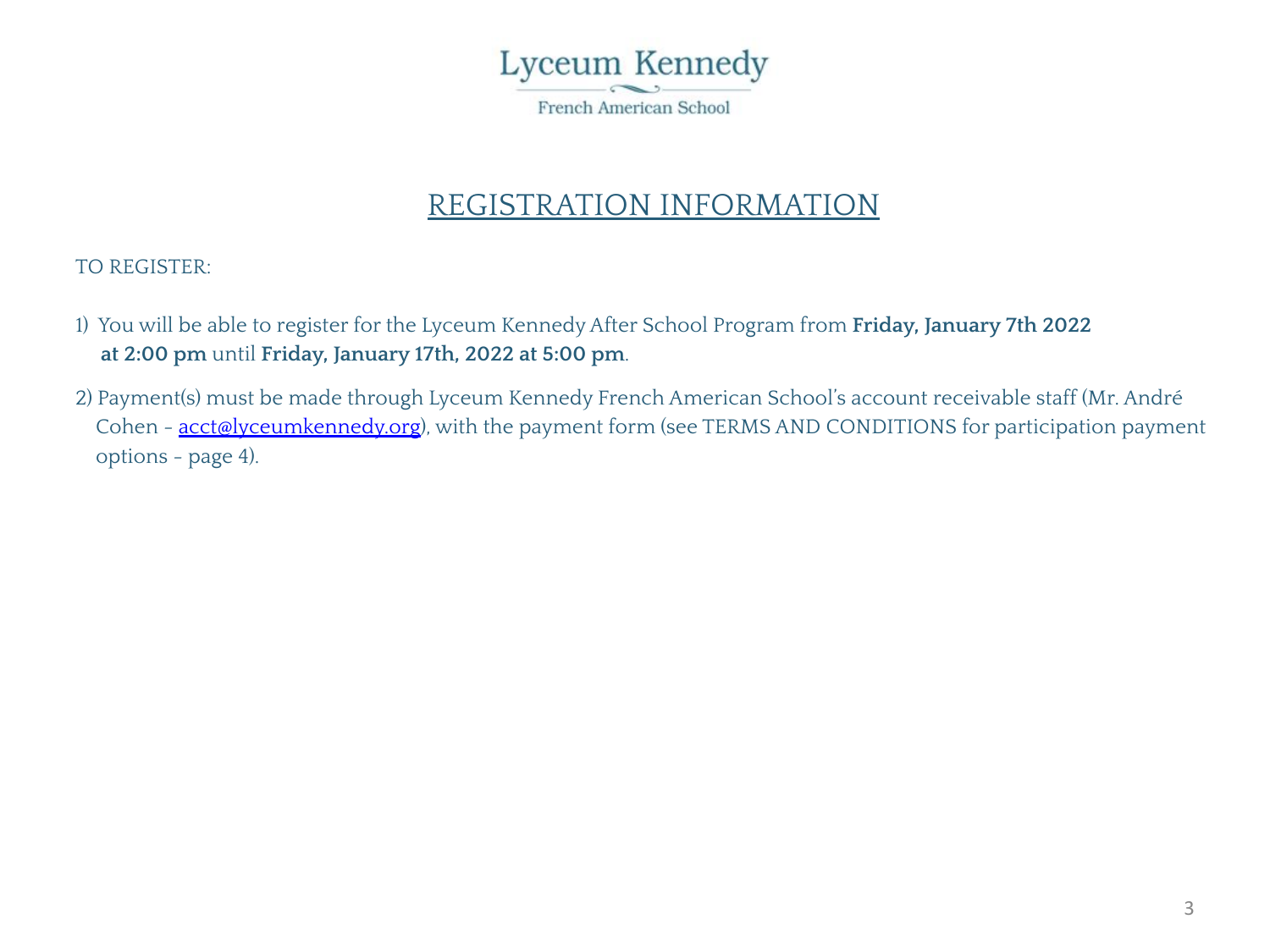#### TERMS AND CONDITIONS

I,\_\_\_\_\_\_\_\_\_\_\_\_\_\_\_\_\_\_\_\_\_\_\_\_\_\_\_\_\_\_\_\_\_\_\_\_\_\_\_\_\_\_ (Full Name), hereby understand and agree to the following :

|     | My payment covers the Fall session of the after school program from Monday, January 31, 2022 to Friday, June 17, 2022.                                                                                                                                                                                                                                                   |
|-----|--------------------------------------------------------------------------------------------------------------------------------------------------------------------------------------------------------------------------------------------------------------------------------------------------------------------------------------------------------------------------|
|     | I will make full payment by Monday, February 21, 2022. If I have any questions regarding payment, I will contact Mr. Cohen, the<br>accountant.                                                                                                                                                                                                                           |
| 1.  | There is a minimum enrollment of students per activity (this rule does not apply for the individual music classes).<br>Lyceum Kennedy French American School reserves the right to cancel the activity if the enrollment is not met. All activities also have<br>a maximum enrollment. I will need to register early to be guaranteed a space.                           |
| 2.  | If my child is absent from an activity, I will email the After School Coordinators at <i>afterschool@lyceumkennedy.org</i> as soon as<br>possible.                                                                                                                                                                                                                       |
| 3.  | My child is required to demonstrate appropriate behavior during the after school activities and comply with the school's rules and<br>regulations. If my child repeatedly fails to behave, the After School Coordinator has the right to dismiss my child from any activity<br>without refund.                                                                           |
| 4.  | If my child is injured and requires medical attention and I cannot be reached for instruction, a representative from Lyceum<br>Kennedy French American School will call 911 and accompany my child to the nearest emergency room.                                                                                                                                        |
| 5.  | Depending on the activity, a material fee may be charged for the semester the activity is offered (fees range from \$20 to \$50).                                                                                                                                                                                                                                        |
| 6.  | Fees are scheduled for the semester. No refunds are made once the program has started. I shall not be entitled to any refund for<br>any absence of my child due to illness or weather conditions. In case of school closure under the direction of the authorities or<br>management, the amount paid will be credited or refunded (on a prorated basis).                 |
| 7.  | Any change of activity will have to be requested by February 14, 2022. Consequently, there is a two week trial period for all activities.                                                                                                                                                                                                                                |
| 8.  | Late pick-up fee policy: As parent/legal guardian, I am responsible to pick-up my child once the After School Program is over.<br>If my child is not picked up by 4:30 pm for the 1st hour, the next after school hour will be charged \$15.00; if not picked up by<br>5:30 pm for the 2nd hour, a late fee of \$30 every 15 minutes will be charged and invoiced to me. |
| 9.  | Failure to pay: My child will not be able to participate or to continue participating in any activity of the After School Program until<br>Lyceum Kennedy French American School receives the payment related to the chosen payment option. A \$50 late payment fee will<br>be charged.                                                                                  |
| 10. | Toys ("Beyblades", "Pokemon" cards and "Yu-Gi-Oh" cards) and candies are not allowed in the After School Program.                                                                                                                                                                                                                                                        |
|     | The school is officially closed at 5:45 pm Monday through Friday.                                                                                                                                                                                                                                                                                                        |
|     | SIGNATURE OF PARENT/LEGAL GUARDIAN: ______________________<br>Name of child:<br>DATE:                                                                                                                                                                                                                                                                                    |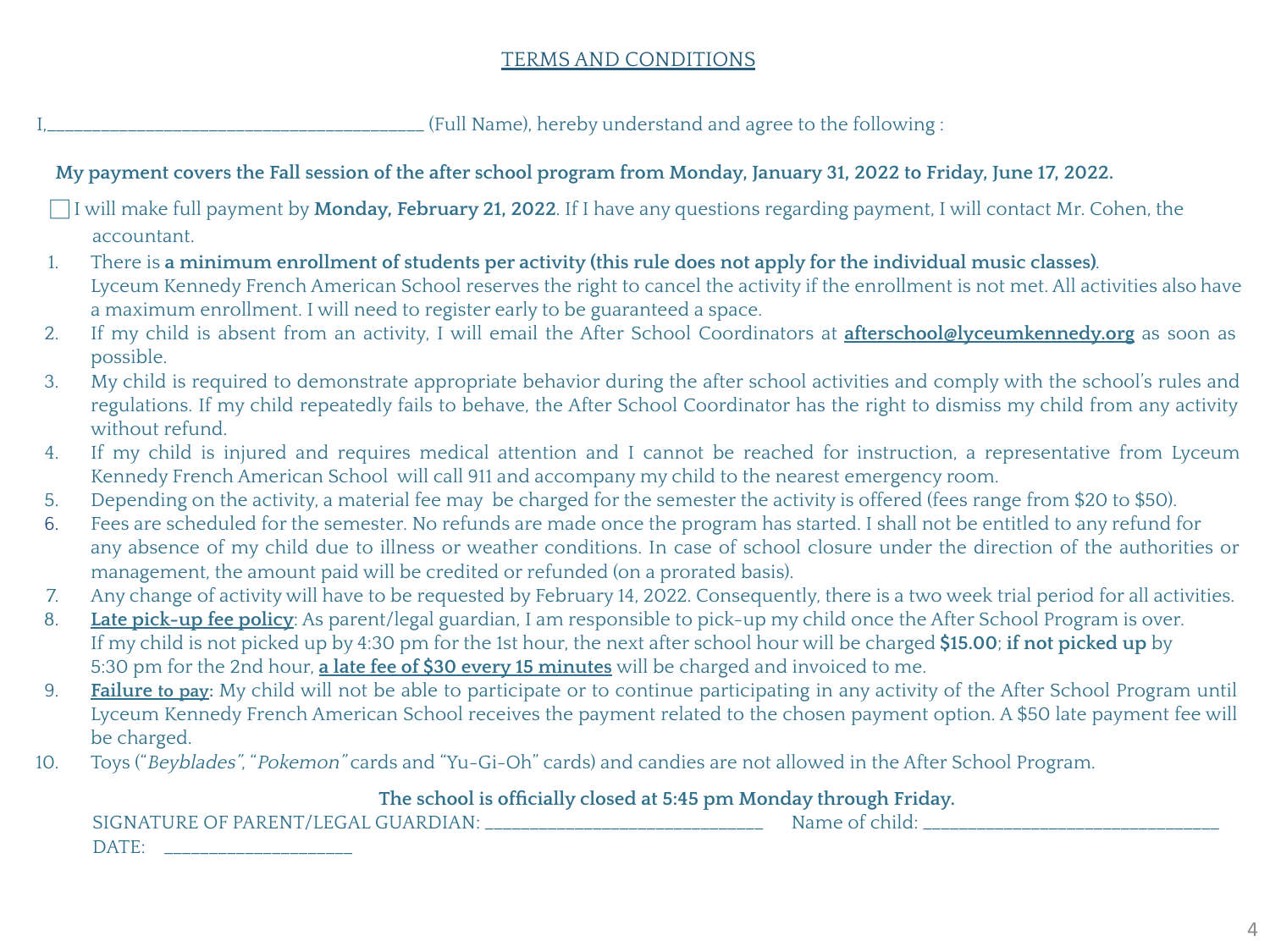

#### **IMPORTANT DATES TO REMEMBER**

- ◆ The 1st session will begin on **Monday, January 31, 2022**
- ◆ The last day of the first session will be **Friday, June 17, 2022**

#### **THERE WILL BE NO AFTER-SCHOOL ACTIVITIES ON THE FOLLOWING DATES:**

- ◆ FEBRUARY 21 25 Winter Vacation
- MARCH 18TH TEACHERS' IN-SERVICE DAY
- MARCH 18 29 SPRING BREAK
- MAY 30 MEMORIAL DAY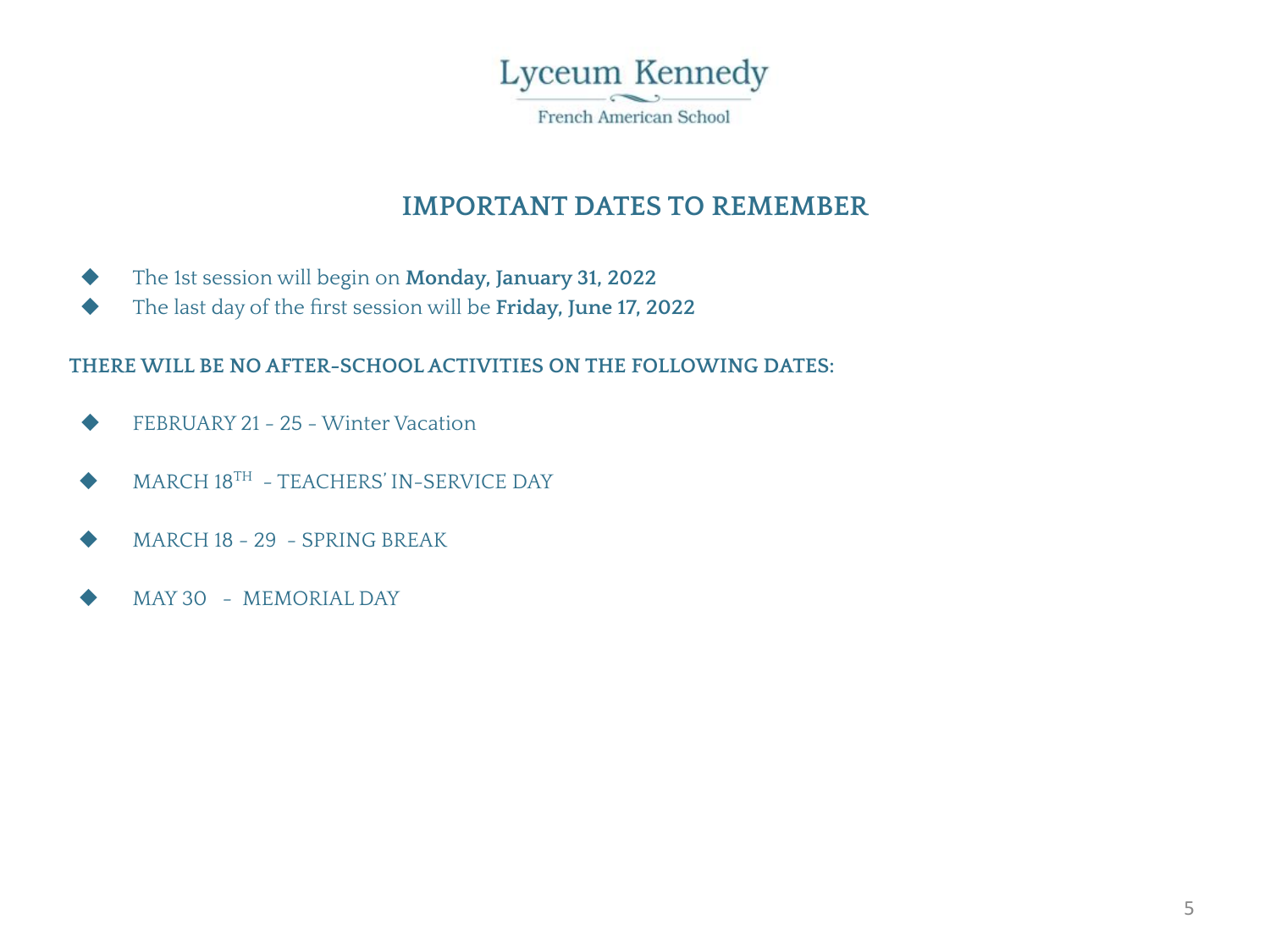

#### **SERVICES PROPOSED TO PARENTS**

Lyceum Kennedy offers different services to our parents. They are listed below.

| <b>Proposed Service</b>  | <b>Description</b>                                                                                                                                                                                                                                                                                                                                                   |
|--------------------------|----------------------------------------------------------------------------------------------------------------------------------------------------------------------------------------------------------------------------------------------------------------------------------------------------------------------------------------------------------------------|
| <b>After School Care</b> | Lyceum Kennedy offers an After School Care program EVERY DAY from 3:35 to 4:30 pm, and from<br>4:35 to 5:30 pm. Each hour will be charged \$200 per semester.                                                                                                                                                                                                        |
| <b>Study Hall</b>        | Lyceum Kennedy offers a Study Hall Program EVERY DAY from 3:30 to 4:30 pm, and from 4:30<br>to 5:30 pm.<br>English and French teachers are available<br>from 3:30 to 4:30 and from 4:30 - 5:30 for Grades 1 and 2<br>□<br>from 3:45 to 4:45 and from 4:45 to 5:30 for Grades 3, 4, and 5).<br>□<br>The hourly price is \$200 per semester (\$150 from 4:45 to 5:30). |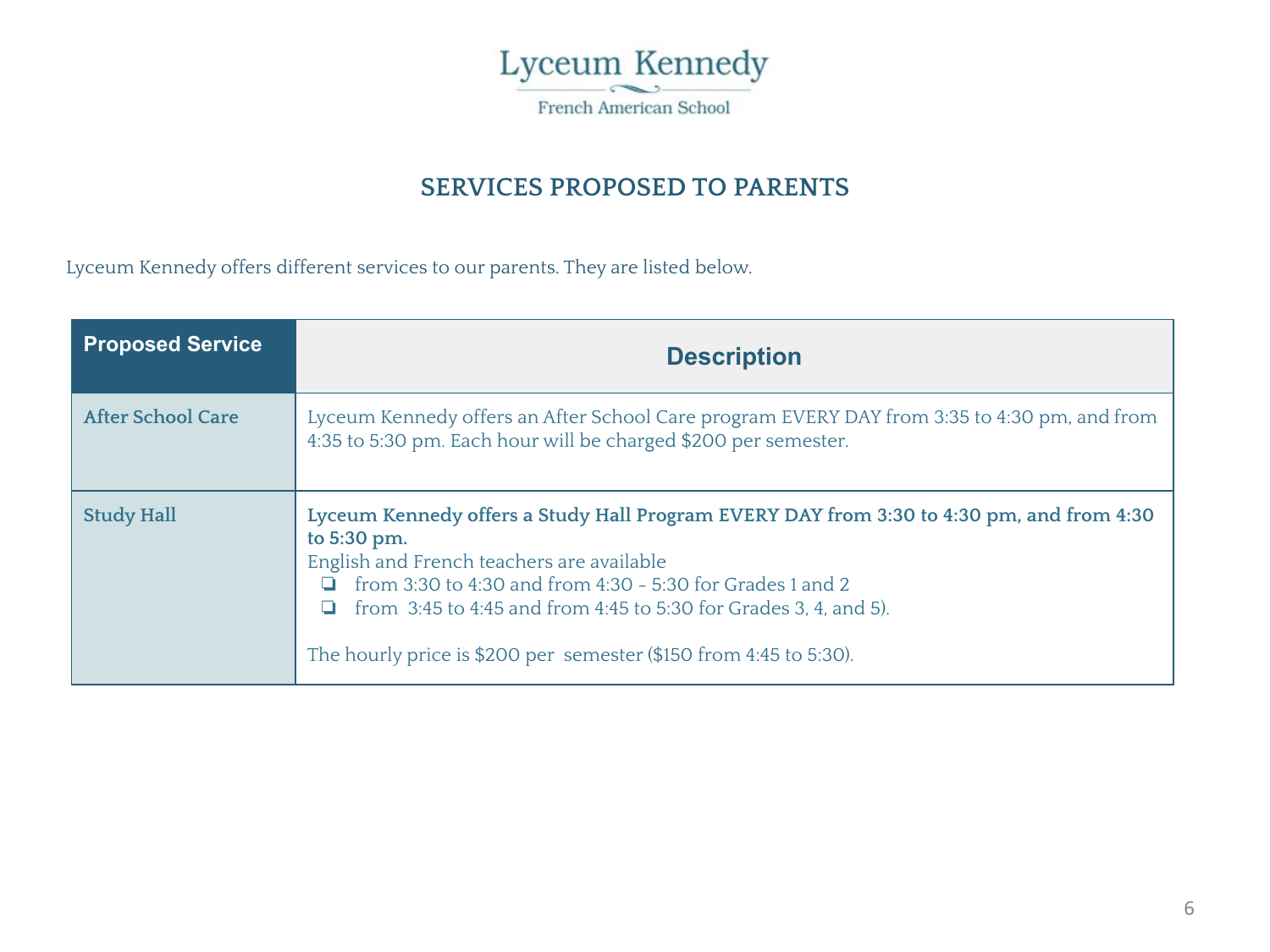#### **Private Music Instruction**



The Lyceum Kennedy French American School offers private music lessons. Your child has the opportunity to learn to play the most beautiful instruments with a professional musician. During the semester, students will tackle concepts such as rhythm, melody, harmony and musical expression. They will develop their musical talent, their listening skills, their creativity, improvisation and much more!

**Music lessons are offered from Pre-K to 5th Grade from Monday to Friday** from 3.30 p.m. to 5.30 p.m. (followed by 15 minutes of After school care or Study hall). The lessons are **45 minutes long** and cost **\$800 per semester (US\$50 per session - 16 sessions).** No prior experience is necessary. Below are the instruments taught..



Except for piano, instruments are not provided by the school. For information regarding purchase or rental of an instrument, the music teachers are available to assist you. 7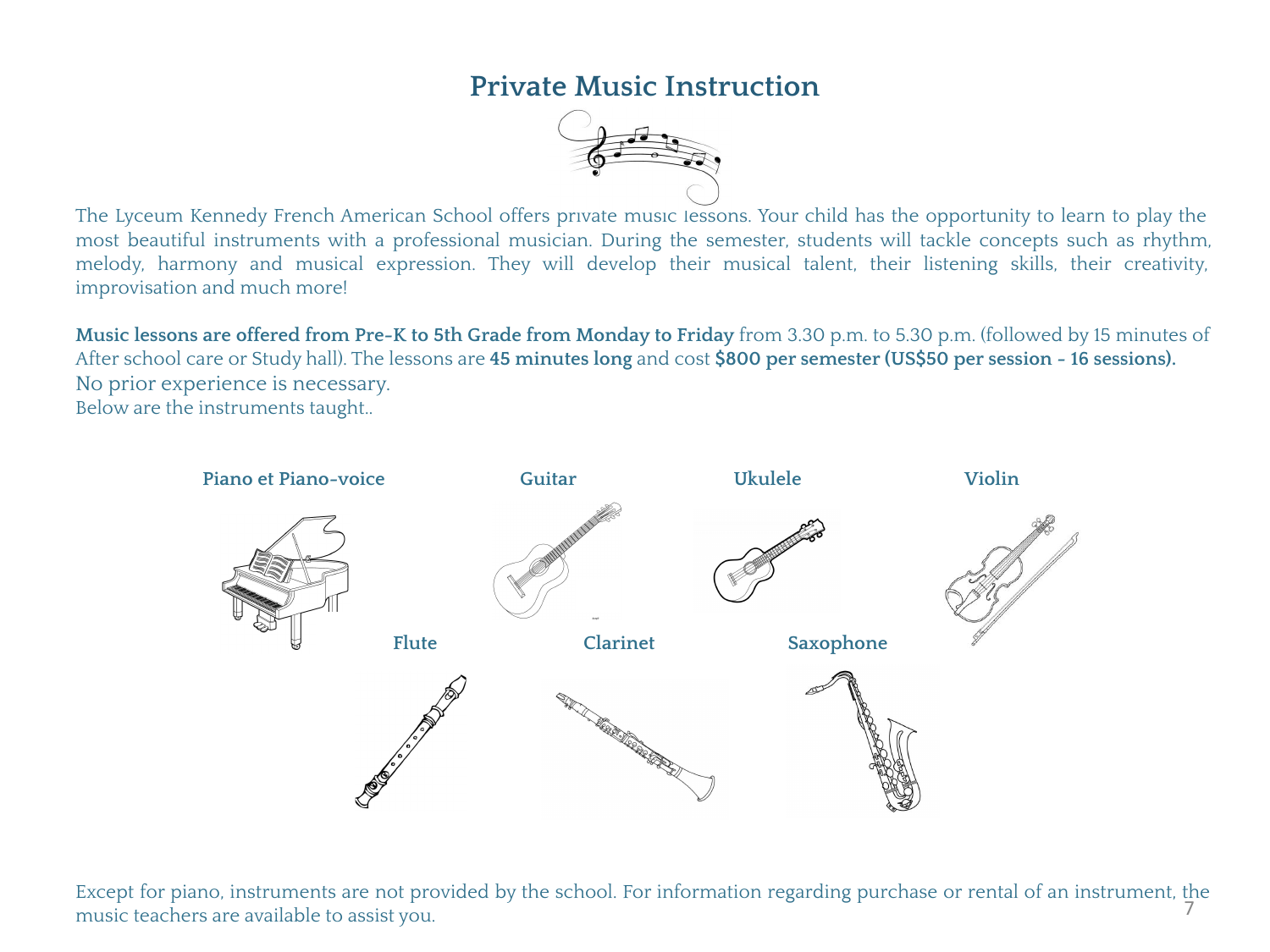## **Lyceum Kennedy After School Activities at a Glance**

#### ❏ Nursery - Pre K - Kindergarten

| <b>Hours</b>  | <b>Monday</b>          | <b>Tuesday</b>      | Wednesday                 | <b>Thursday</b>     | Friday              |
|---------------|------------------------|---------------------|---------------------------|---------------------|---------------------|
|               | After School Care      | After School Care   | After School Care         | After School Care   | After School Care   |
| $3:30 - 4:30$ | Private music class    | Private music class | Private music class       | Private music class | Private music class |
|               | Lego/Robotics Workshop | Music Workshop      | Art                       | KinderDance         |                     |
|               | Italian                | I've Got Rhythm     | <b>Super Soccer Stars</b> |                     | KinderGym           |
|               | After School Care      | After School Care   | After School Care         | After School Care   | After School Care   |
| $4:30 - 5:30$ | Private music class    | Private music class | Private music class       | Private music class | Private music class |

#### ❏ 1st and 2nd grades

| <b>Hours</b>  | <b>Monday</b>                                                        | Tuesday                | Wednesday           | <b>Thursday</b>                                    | Friday              |  |
|---------------|----------------------------------------------------------------------|------------------------|---------------------|----------------------------------------------------|---------------------|--|
|               | Study Hall                                                           | Study Hall             | Study Hall          | <b>Study Hall</b>                                  | Study Hall          |  |
|               | Private music class)                                                 | Private music class    | Private music class | Private music class                                | Private music class |  |
| $3:30 - 4:30$ | <b>Musical Theater</b><br>"Willy Wonka and the<br>Chocolate Factory" | Lego/Robotics Workshop | Pre-Coding          | Music Workshop<br>I've got rhythm<br>(Percussions) |                     |  |
|               | Kinderdance                                                          | Arabic                 | Reading Workshop    | Art                                                | FFF Soccer          |  |
|               |                                                                      | Italian                | Karate              |                                                    |                     |  |
| $4:30 - 5:30$ | Study Hall                                                           | Study Hall             | Study Hall          | Study Hall                                         | Study Hall          |  |
|               | Private music class                                                  | Private music class    | Private music class | Private music class                                | Private music class |  |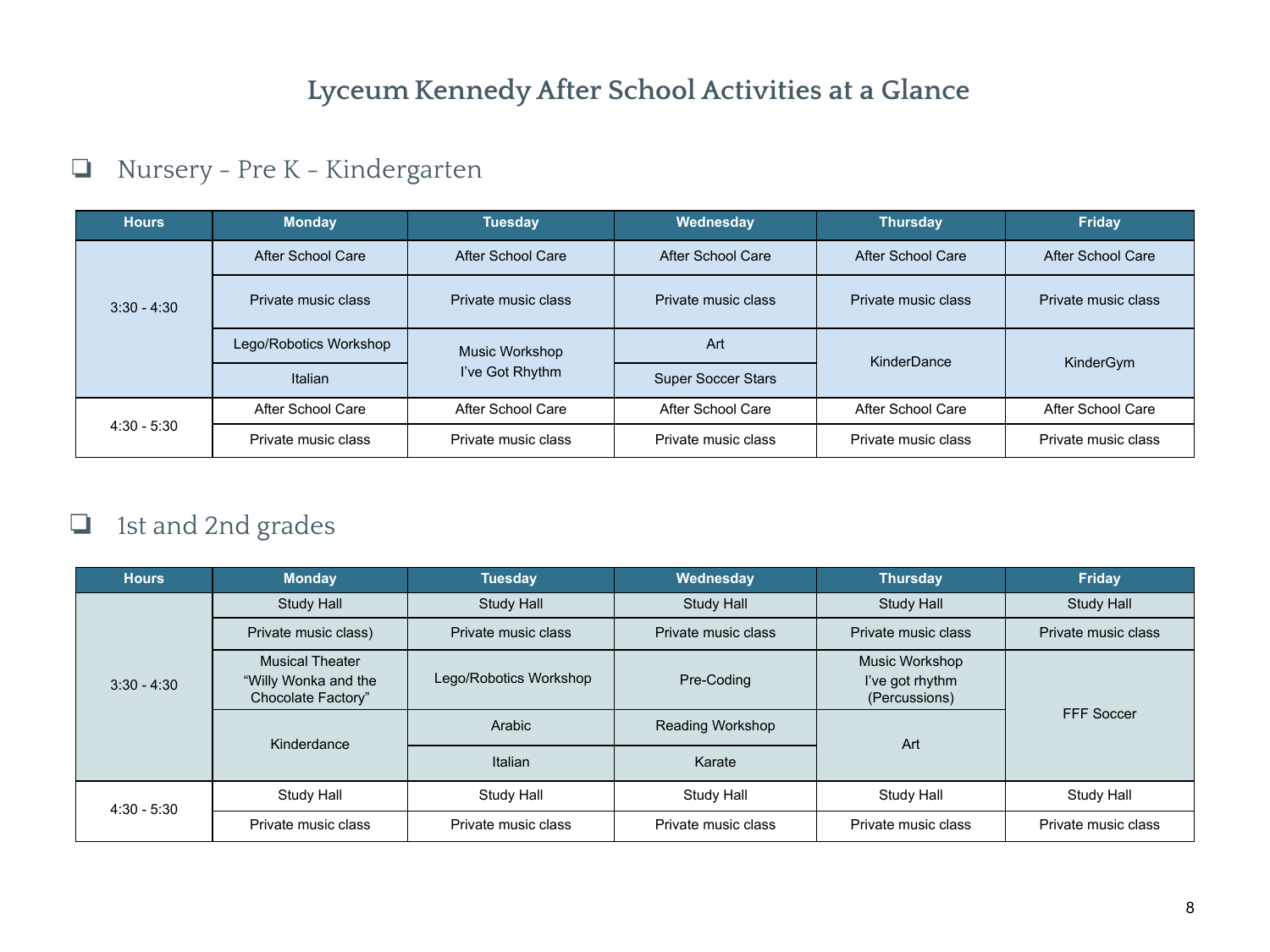### **Lyceum Kennedy After School Activities at a Glance**

### ❏ 3rd and 5th grades

| <b>Hours</b>  | <b>Monday</b>       | <b>Tuesday</b>        | Wednesday              | <b>Thursday</b>     | friday              |
|---------------|---------------------|-----------------------|------------------------|---------------------|---------------------|
|               | <b>Study Hall</b>   | <b>Study Hall</b>     | <b>Study Hall</b>      | <b>Study Hall</b>   | <b>Study Hall</b>   |
| $3:45 - 4:45$ | Private music class | Private music class   | Private music class    | Private music class | Private music class |
|               | Coding              | <b>FFF Soccer</b>     | <b>Basketball</b>      | <b>Chess</b>        | Hip Hop             |
|               | Arabic              |                       | Ukulele Music Workshop | Fencing             |                     |
|               | Study Hall          | Study Hall            | <b>Study Hall</b>      | <b>Study Hall</b>   | Study Hall          |
| $4:45 - 5:30$ | Spanish             | Italian (4:30 - 5:30) |                        |                     |                     |
|               | Private music class | Private music class   | Private music class    | Private music class | Private music class |

### ❏ 4th grade A and B

| <b>Hours</b>  | <b>Monday</b>          | <b>Tuesday</b>      | Wednesday           | <b>Thursday</b>     | friday              |  |
|---------------|------------------------|---------------------|---------------------|---------------------|---------------------|--|
|               | Study Hall             | Study Hall          | Study Hall          | <b>Study Hall</b>   | Study Hall          |  |
|               | Private music class    | Private music class | Private music class | Private music class | Private music class |  |
| $3:45 - 4:45$ | <b>Basketball</b>      | Coding              | Hip Hop             | FFF Soccer          | Chess               |  |
|               | Ukulele Music Workshop | Fencing             | Arabic              |                     | Art                 |  |
|               |                        |                     | Spanish             |                     |                     |  |
|               | Study Hall             | Study Hall          | Study Hall          | Study Hall          | Study Hall          |  |
| $4:45 - 5:30$ | Italian (4:30 - 5:30)  |                     |                     |                     |                     |  |
|               | Private music class    | Private music class | Private music class | Private music class | Private music class |  |
|               |                        |                     |                     |                     |                     |  |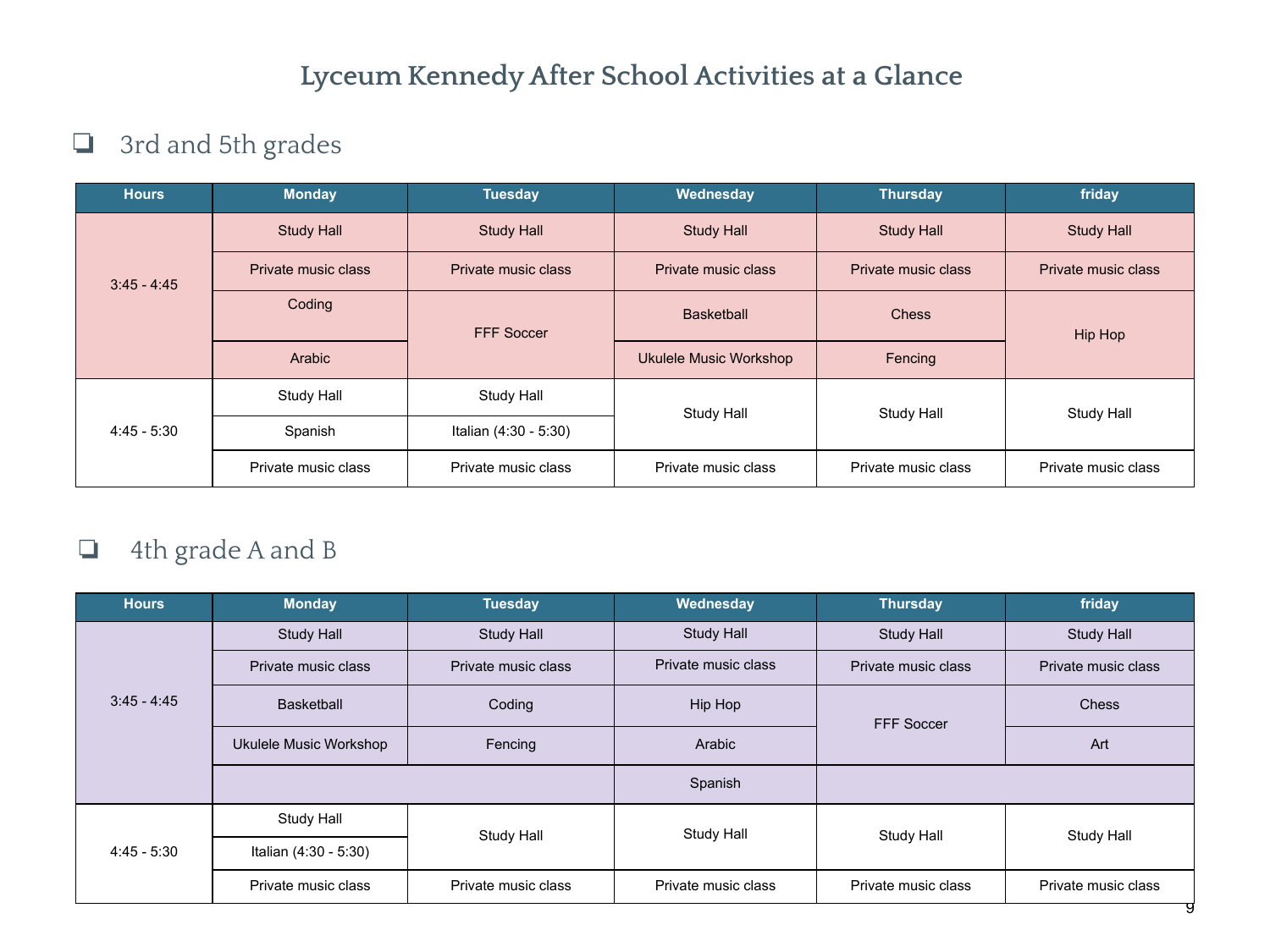# **ASP Activities Proposed**

| <b>Activities</b>                                                                                                   | Descriptions                                                                                                                                                                                                                                                                                                                                                                                                                                                                                                                                                               | Grades                                                | Price |
|---------------------------------------------------------------------------------------------------------------------|----------------------------------------------------------------------------------------------------------------------------------------------------------------------------------------------------------------------------------------------------------------------------------------------------------------------------------------------------------------------------------------------------------------------------------------------------------------------------------------------------------------------------------------------------------------------------|-------------------------------------------------------|-------|
| <b>ARABIC</b> (Beginning and<br>Intermediate)<br>Rasha Mahdy<br>Course taught in Arabic<br>Min. number required : 5 | Beginners will learn about letters and sounds through drawing and coloring<br>activities. They will also learn the alphabet using songs, numbers and days<br>of the week.<br>Within the class, children will interact in Arabic to greet each other, ask<br>questions, and talk to each other.<br>Intermediate-level students are introduced to writing, positioning letters<br>and learning a more in-depth vocabulary. They will begin to read short<br>stories and answer simple questions.                                                                             | $\overline{2}$<br>$\mathbf{3}$<br>$\overline{4}$<br>5 | \$450 |
| <b>ART</b><br>Jessica Sandy<br><b>Course taught in English</b><br>Min. number required : 5                          | In this class your child will discover the pleasure of drawing and painting!<br>We will introduce your child to drawing, painting, and collage. They will<br>learn to draw characters, portraits, animals, and to improve their pictorial<br>technique in drawing or painting. The skills developed can be transferred to<br>other areas of school and life. Artistic creation allows for better<br>coordination of the eye and hand, develops motor skills, stimulates the<br>imagination, improves concentration and develops self-confidence and the<br>creative spirit | N/Pre-K<br>K<br>$1 - 2$<br>4                          | \$450 |
| <b>Basketball</b><br>Aissa Guerfi<br>Course taught in French<br>Min. number required: 5                             | Basketball is a sport based on rhythm and skill. On defense, you must<br>anticipate the movements of your opponent to avoid contact. On offense,<br>you coordinate dribbling and running, jumping and shooting, movement<br>and vision of the game. On offense as on defense, changes of pace, direction<br>and jumps are the keys to this sport which combines liveliness and<br>precision.<br>NB: The height of the basketball hoops will be adapted to the height of the<br>students.                                                                                   | 3<br>$\overline{4}$<br>5                              | \$400 |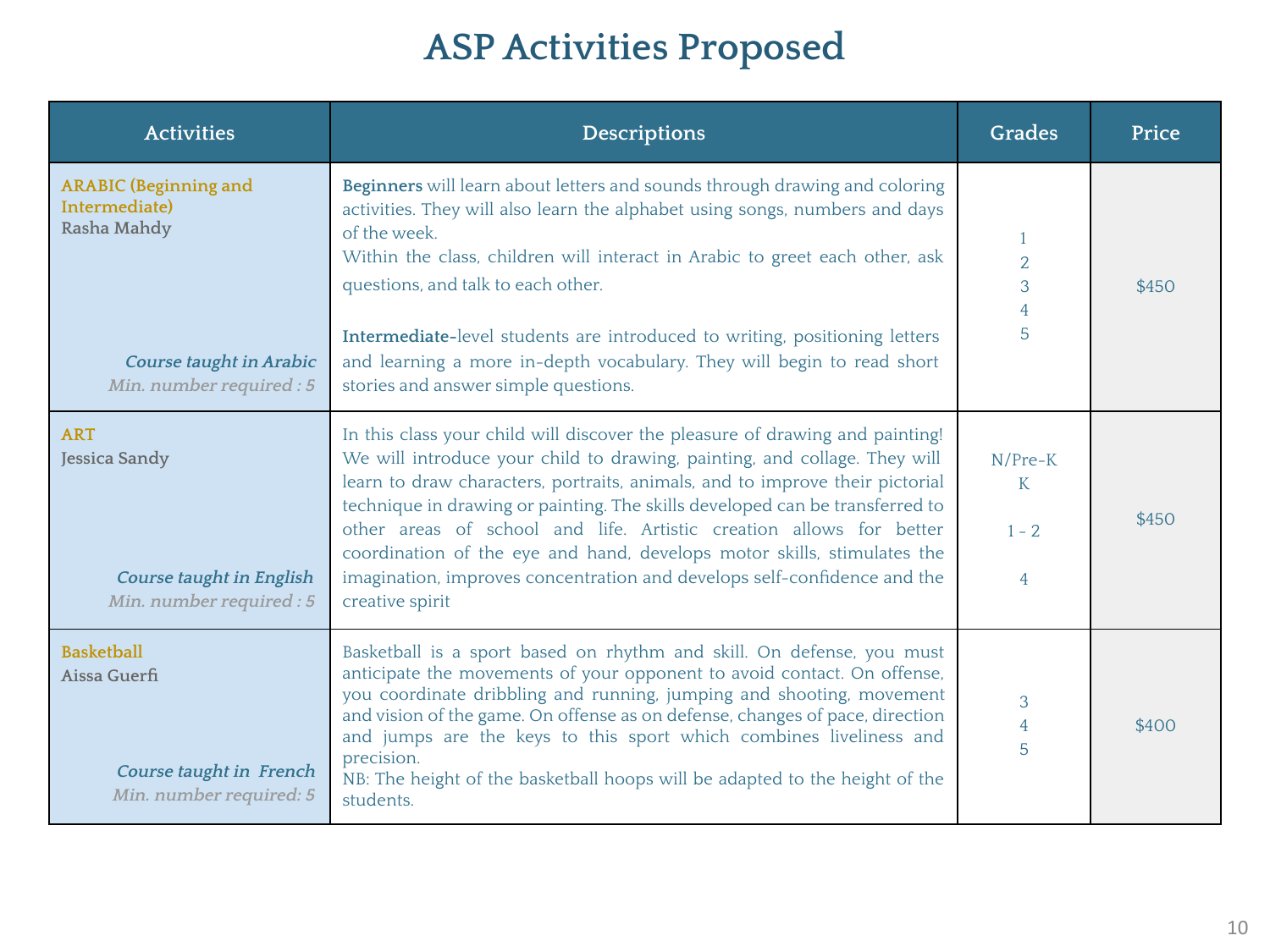| <b>Descriptions</b>                                                                                                                                                                                                                                                                                                                                                                                                                                                                                                                                                | <b>Grades</b>                                                              | Price |
|--------------------------------------------------------------------------------------------------------------------------------------------------------------------------------------------------------------------------------------------------------------------------------------------------------------------------------------------------------------------------------------------------------------------------------------------------------------------------------------------------------------------------------------------------------------------|----------------------------------------------------------------------------|-------|
| Playing chess is fun, intellectually stimulating and suitable for all ages. This<br>program develops concentration, critical thinking, and sportsmanship. This<br>activity is based on learning by making mistakes in a fun and exciting way.                                                                                                                                                                                                                                                                                                                      | 3<br>$\overline{4}$<br>5                                                   | \$500 |
| This introduction to coding will allow students to familiarize themselves with<br>the creation of animations by learning the fundamentals of coding. Thanks to<br>the interactive and fun Scratch programs, your children will create their own<br>characters, objects and settings in order to invent their own play world.                                                                                                                                                                                                                                       | 3<br>$\overline{4}$<br>5                                                   | \$500 |
| Participants develop a keen sense of coordination and flexibility while<br>learning to face off against their opponent. The rules of fencing are firmly<br>enforced to promote good sportsmanship in a safe and controlled<br>environment. This Olympic sport is both a physical and intellectual one.<br>Clothing required: comfortable clothing and sneakers.                                                                                                                                                                                                    | 3<br>4<br>5                                                                | \$500 |
| This class will work on modern hip-hop technique. Students will also learn to<br>develop their own hip-hop steps. No experience required.<br>Clothing required: comfortable clothes and sneakers                                                                                                                                                                                                                                                                                                                                                                   | 3<br>4<br>5                                                                | \$450 |
| This Italian course revolves around oral and written understandings and<br>expressions of the language. It is intended for all children, whatever their level<br>(beginner, intermediate or confirmed). The modern language teacher will<br>differentiate the learning (objectives and teaching materials) according to the<br>level of language. During this course, your children will learn to greet,<br>introduce themselves, express their feelings and talk about their close<br>environment (school, family).<br>The materials are provided by the teacher. | $Pre-K$<br>K<br>$\mathbf{1}$<br>$\overline{a}$<br>3<br>$\overline{4}$<br>5 | Free  |
|                                                                                                                                                                                                                                                                                                                                                                                                                                                                                                                                                                    |                                                                            |       |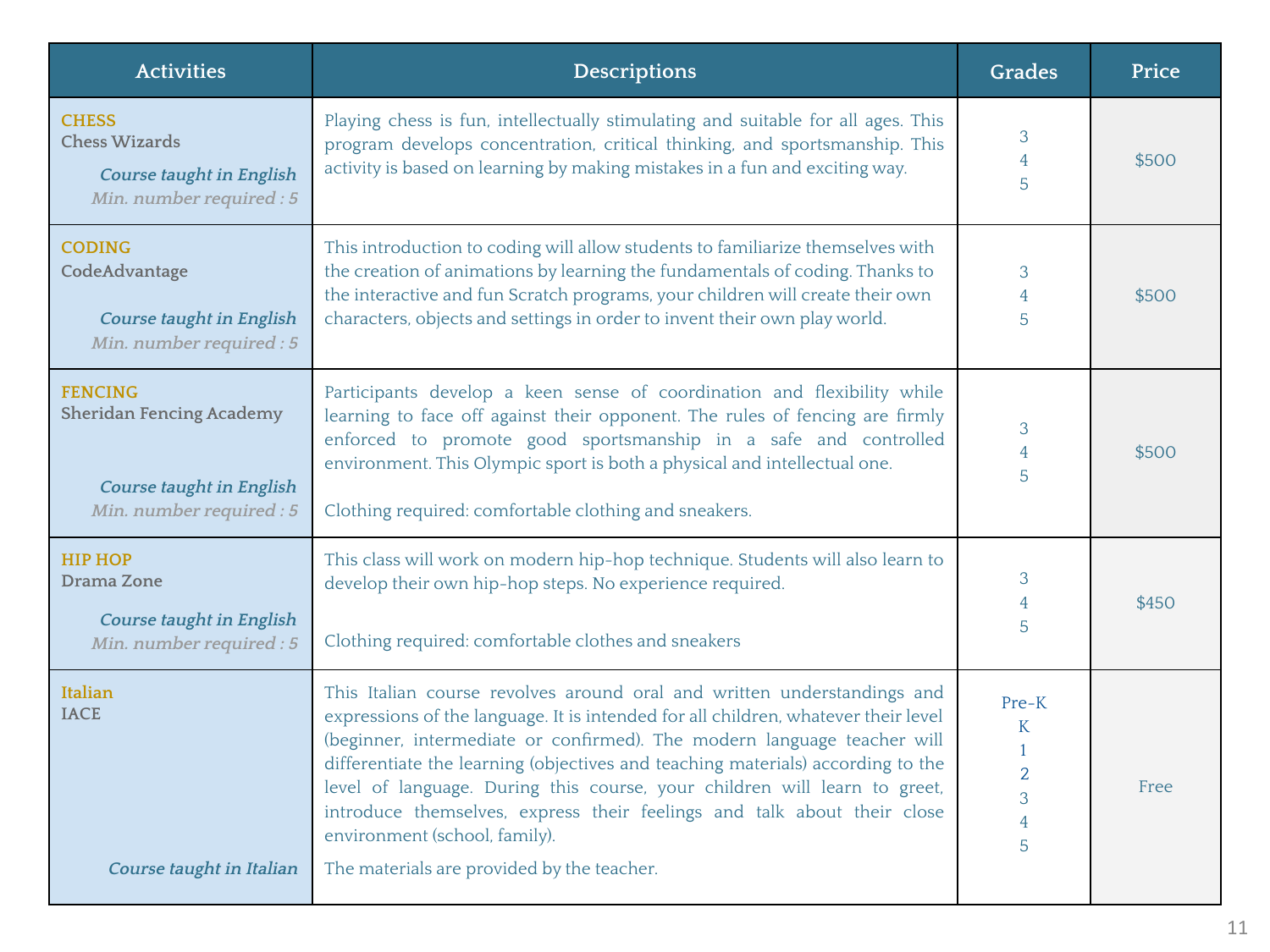| <b>Activities</b>                                                                                                          | <b>Descriptions</b>                                                                                                                                                                                                                                                                                                                                                                                                                                                                                                                                                                                                                         | Grades                                         | Prce  |
|----------------------------------------------------------------------------------------------------------------------------|---------------------------------------------------------------------------------------------------------------------------------------------------------------------------------------------------------------------------------------------------------------------------------------------------------------------------------------------------------------------------------------------------------------------------------------------------------------------------------------------------------------------------------------------------------------------------------------------------------------------------------------------|------------------------------------------------|-------|
| <b>I'VE GOT RHYTHM</b><br><b>Music Workshop</b><br>Guillaume Muller<br>Course taught in French<br>Min. number required : 5 | Better mental and bodily coordination (psychomotricity), greater ease in<br>expressing oneself physically and emotionally, increased concentration and<br>attention, better interpersonal skills (playing in a group with fellow students),<br>these are the most notable benefits of this musical activity. This workshop will<br>make students more aware of music through percussion instruments (bongos,<br>Djembés, tuned bells, sound eggs and rhythmic sticks)<br>Clothing required: comfortable clothes and sneakers.                                                                                                               | N/Pre K<br>K<br>$\mathbf{1}$<br>$\overline{2}$ | \$400 |
| <b>KARATE</b><br><b>DramaZone</b><br><b>Course taught English</b><br>Min. number required : 5                              | Karate is a martial art based on lateralization and precision of gestures.<br>Learning to move develops concentration, memory, balance and coordination<br>in the "Ryu sha" (the learner). Certified, « le Sensei ». (Karate teacher) will<br>impart to the children the virtues of this martial art: self-discipline and<br>self-esteem.                                                                                                                                                                                                                                                                                                   | $\mathbf{1}$<br>$\overline{2}$                 | \$450 |
| <b>KINDERDANCE</b><br><b>KinderDance NYC</b><br><b>Course taught English</b><br>Min. number required : 5                   | Students will learn the basics of ballet, tap and modern dance in a program<br>designed specifically for young children. They will thus develop their sense of<br>rhythm, flexibility and coordination through learning to dance. The program<br>will start with relatively simple movements and then more advanced skills will<br>be covered. Prior dance classes is not required.<br>Clothing required: comfortable clothing, leather ballet shoes and shoes with<br>hard heels or heels (leggings with shorts required) for girls and comfortable<br>pants or shorts for boys. Clothing can be purchased on the capeizio.com<br>website. | N/Pre-K<br>K                                   | \$450 |
| <b>KINDERGYM</b><br><b>KinderDance NYC</b><br><b>Course taught in English</b><br>Min. number required : 5                  | In this activity, children will develop coordination, flexibility and balance<br>through Kindergym, a floor gymnastics activity specially designed for young<br>children. Participants will learn the basics of acrobatics, gross motor skills,<br>balance radius, as well as ball handling and parachute games. The many<br>movements performed in the gymnastics class (rolls, wheels, movements,<br>jumps, etc.) will be adapted to the capacities of each child                                                                                                                                                                         | N/Pre-K<br>K                                   | \$450 |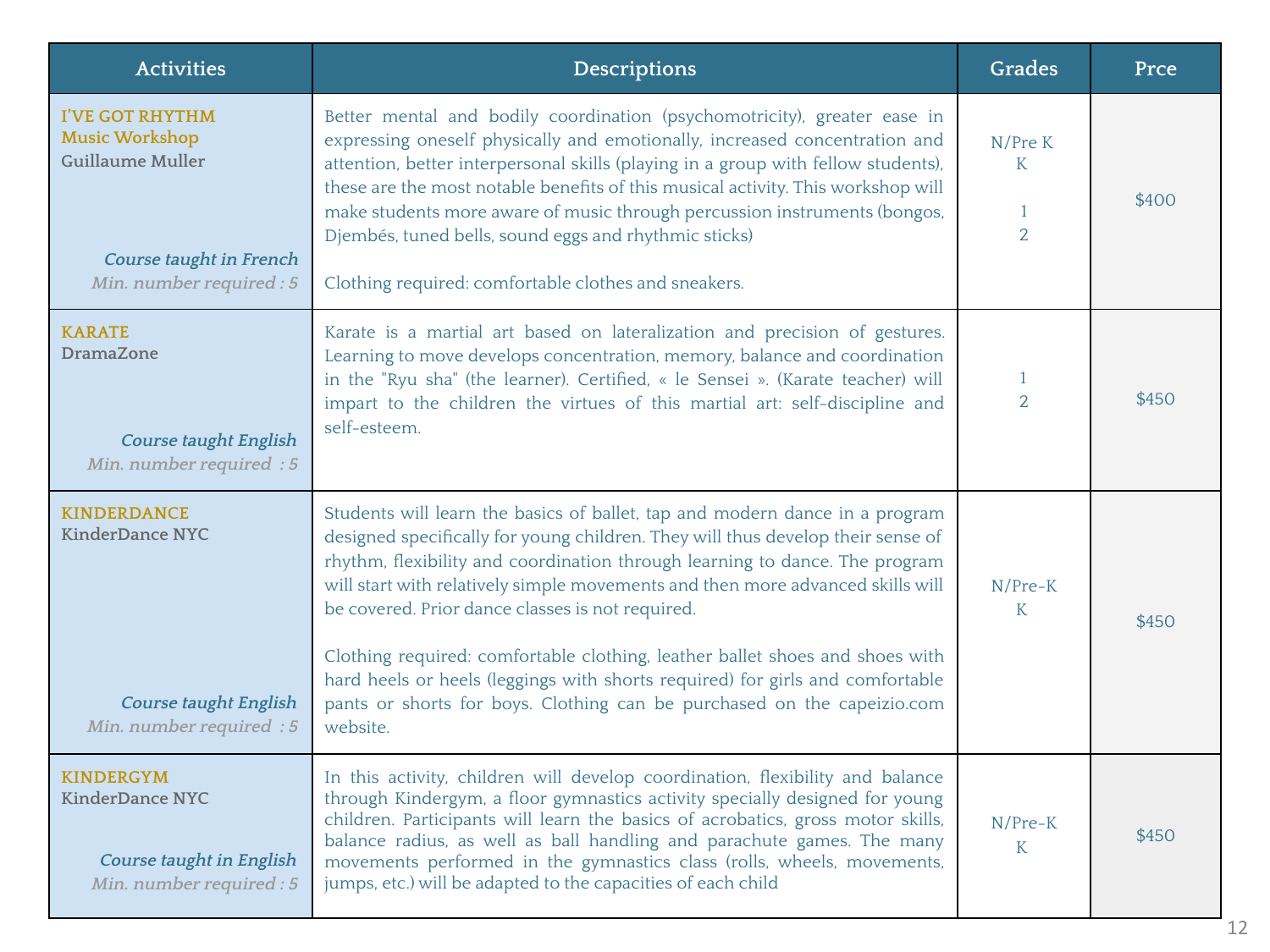| <b>Activites</b>                                                                                                                                       | <b>Descriptions</b>                                                                                                                                                                                                                                                                                                                                                                                                                                                                                 | Grades                                | Price |
|--------------------------------------------------------------------------------------------------------------------------------------------------------|-----------------------------------------------------------------------------------------------------------------------------------------------------------------------------------------------------------------------------------------------------------------------------------------------------------------------------------------------------------------------------------------------------------------------------------------------------------------------------------------------------|---------------------------------------|-------|
| <b>LEGO® WORKSHOP</b><br><b>Bricks 4 Kids</b><br><b>Course taught in English</b><br>Min. number required : 5                                           | Through games, creative challenges and collective projects, children will<br>discover themes such as construction, the forces of nature, space and even<br>energies. Children will explore math and science concepts using lego kits that<br>specialize in learning and understanding the world around them                                                                                                                                                                                         | $N/Pre-K$<br>K<br>1<br>$\overline{2}$ | \$470 |
| <b>MUSICAL THEATER</b><br>Willy Wonka and the<br><b>Chocolate Factory</b><br>Drama Zone<br><b>Course taught in English</b><br>Min. number required : 5 | Join Charlie and the Oompa Loompas in an imaginary and exciting world of<br>candy and chocolate! This course combines singing, dancing and theatre.<br>Children will learn age-appropriate songs, choreographies and scripts. This<br>artistic activity increases self-confidence and develops children's musical ear<br>and sense of rhythm.<br>This workshop will culminate with a show at the end of the year for family<br>and friends.<br>Required clothing: comfortable clothing and sneakers | $\mathbf{1}$<br>$\overline{2}$        | \$450 |
| <b>PRE-CODING</b><br>CodeAdvantage<br><b>Course taught in English</b><br>Min. number required : 5                                                      | This initiation to coding will allow toddlers to discover the fundamentals of<br>coding thanks to the interactive and fun Scratch Junior programs. Your<br>children will create their own stories and animations by mobilizing computer<br>concepts such as sequences, conditions, loops and functions. Proficiency in<br>reading is not required                                                                                                                                                   | 1<br>$\overline{2}$                   | \$500 |
| <b>READING WORKSHOP</b><br>Léa Mancini<br>Course taught in French<br>Min. number required : 5                                                          | This program supervised by the French Football Federation will offer<br>beginners and experienced players the opportunity to develop their technical<br>skills. Students will experience the joys of soccer through learning playing<br>skills and being exposed to the fundamentals of soccer, such as dribbling,<br>passing and shooting.<br>Clothing required: sneakers and sportswear (official kit provided)                                                                                   | 1<br>$\overline{2}$                   | \$350 |